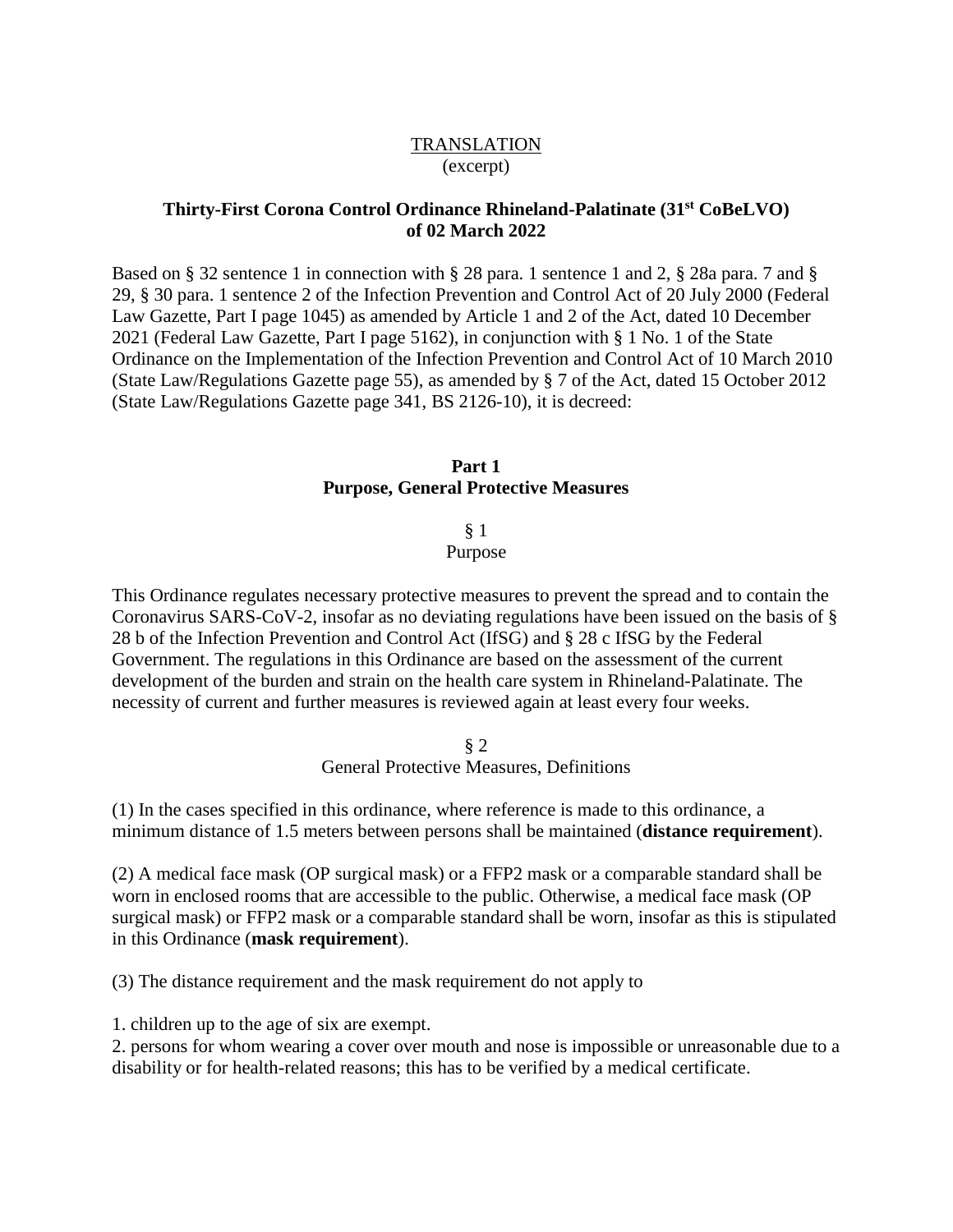3. communication with persons with a hearing or visual impairment or for identification purposes or in connection with the performance of judicial tasks as long as it is necessary,

(4) In the cases specified in this Ordinance, in which this provision is referenced, the proof for absence of an infection with SARS CoV-2 provided for therein can be established by

1. by a vaccination certificate pursuant to § 2 No. 7 of the COVID-19 Exemption from Protective Measures Ordinance (SchAusnahmV) of 8 May 2021 (BAnz AT 08.05.2021 V1) as amended or

2. a test by means of nucleic acid detection (PCR, PoC-PCR or other methods of nucleic acid amplification technology) carried out no more than 48 hours ago

# (**obligation to test**).

If the operator of a facility offers the possibility, a test pursuant to sentence 1 No. 7 letter a) SchAusnahmV is to be carried out by the visitor before entering the facility in the presence of a person appointed by the operator of the facility and only entitles to visit this facility. The operator of a facility shall only grant the visitor access to the facility upon presentation of a test certificate pursuant to sentence 1. Unless otherwise specified in this Ordinance or in § 28b IfSG, the obligation to test does not apply to:

1. vaccinated or recovered persons as well as

2. minors.

(5) A vaccinated person within the meaning of this Ordinance is, subject to the provision in paragraph 8, an asymptomatic person who is in possession of a vaccination certificate issued to him/her pursuant to § 2 No. 3 SchAusnahmV. A recovered person within the meaning of this Ordinance is, subject to the provision in paragraph 8, an asymptomatic person who is in possession of a certificate of recovery issued to him/her pursuant to § 2 No. 5 SchAusnahmV.

(6) In the cases specified in this Ordinance in which the presentation of a test certificate proving the absence of the SARS-CoV-2 coronavirus is required, the test certificate has to be presented by persons who have reached the age of 16 years, together with a valid official photo ID issued to the person tested. This also applies to the presentation of a vaccination certificate pursuant to § 2 No. 3 SchAusnahmV or a recovered certificate pursuant to § 2 No. 5 SchAusnahmV.

(7) Where this Ordinance refers to **vaccinated or recovered persons**, this condition shall be deemed fulfilled for purposes of this Ordinance in case of

1. children up to three months after the completion of their twelfth year of life and

2. in the case of persons who cannot be vaccinated against the SARS-CoV-2 coronavirus for medical reasons, with the proviso that this has to be substantiated by a medical certificate which must at least clearly show the basis on which the medical diagnosis was made and who have a test certificate pursuant to para. 4 sentence 1.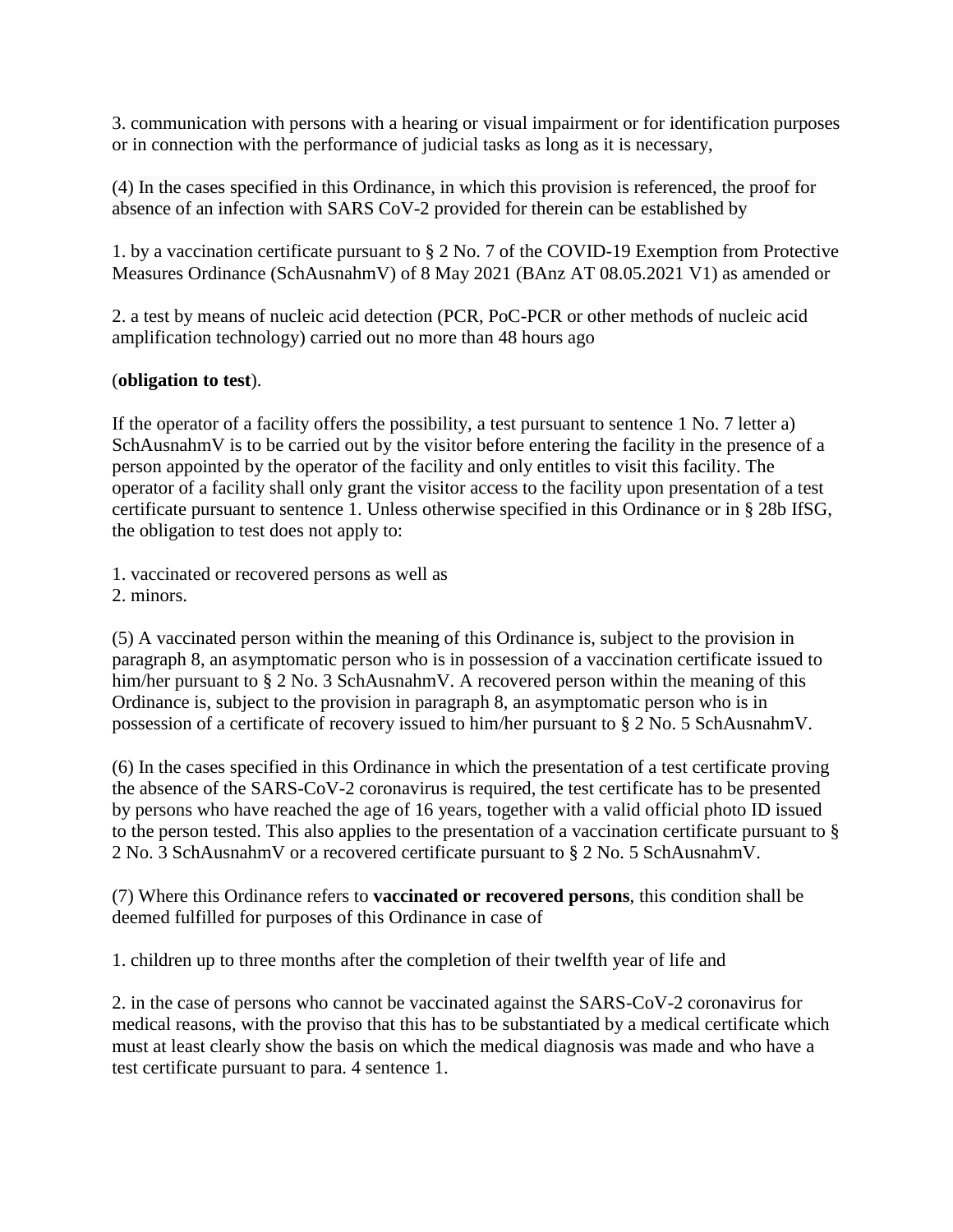(8) For the purposes of this Ordinance, a **non-immunized person** is a person who is neither vaccinated nor recovered and is not treated as such under paragraph 7.

(9) Insofar as the distance requirement pursuant to paragraph 1, the mask requirement pursuant to paragraph 2 sentence 2 or the obligation to test pursuant to paragraph 4 sentence 1 are stipulated in this Ordinance or the participation in an offer or the use of or visit to facilities requires immunization, it shall be incumbent on the persons using the respective offers the compliance and the offering persons or institutions the compliance and control of these obligations.

(10) The hygiene concepts published on the website of the State government (www.corona.rlp.de) as amended shall be observed. If no hygiene concepts for individual facilities or measures are published on the website of the State government or the ministries responsible for the subject, the hygiene concepts of comparable facilities or circumstances shall apply accordingly.

(11) Exemptions from the provisions of paragraphs 1, 2, 4, and 6 may be granted in justified individual cases upon application by the competent county administration, in county-free cities by the city administration as county regulatory authority, subject to conditions, insofar as the level of protection is comparable, this is justifiable from an epidemiological point of view, in particular taking into account the current incidence of infection, and the purpose of this Ordinance is not impaired.

# **Part 2 Assemblies, events and accumulation of persons**

§ 3 Meetings and gatherings of persons.

(1) Non-immunized persons shall be in public areas only alone, with members of their own household and no more than two persons of another household, with vaccinated, recovered or equivalent persons being taken into account in determining the number of persons. Persons up to the age of 14 are not taken into account when determining the number of persons. The spouse, life partner or life companion not living in the same household shall also be counted as one household. The parent not living in the same household shall be permitted to continue to exercise his or her right to visitation. Where compelling personal reasons so require, in particular to ensure appropriate care for minors or persons in need of care, the presence of other persons is also permitted. The contact limitation stipulated in sentences 1 to 5 shall also apply insofar as reference is made to it in this Ordinance (**contact limitation**). Within the scope of the contact limitation, the respective persons shall be exempt from compliance with the distance requirement, if so ordered by this Ordinance.

(2) In the case of assemblies pursuant to Article 8 of the Basic Law [German Constitution], the distance requirement pursuant to § 2 para. 1 and the mask requirement pursuant to § 2 para. 2 sentence 2 shall apply.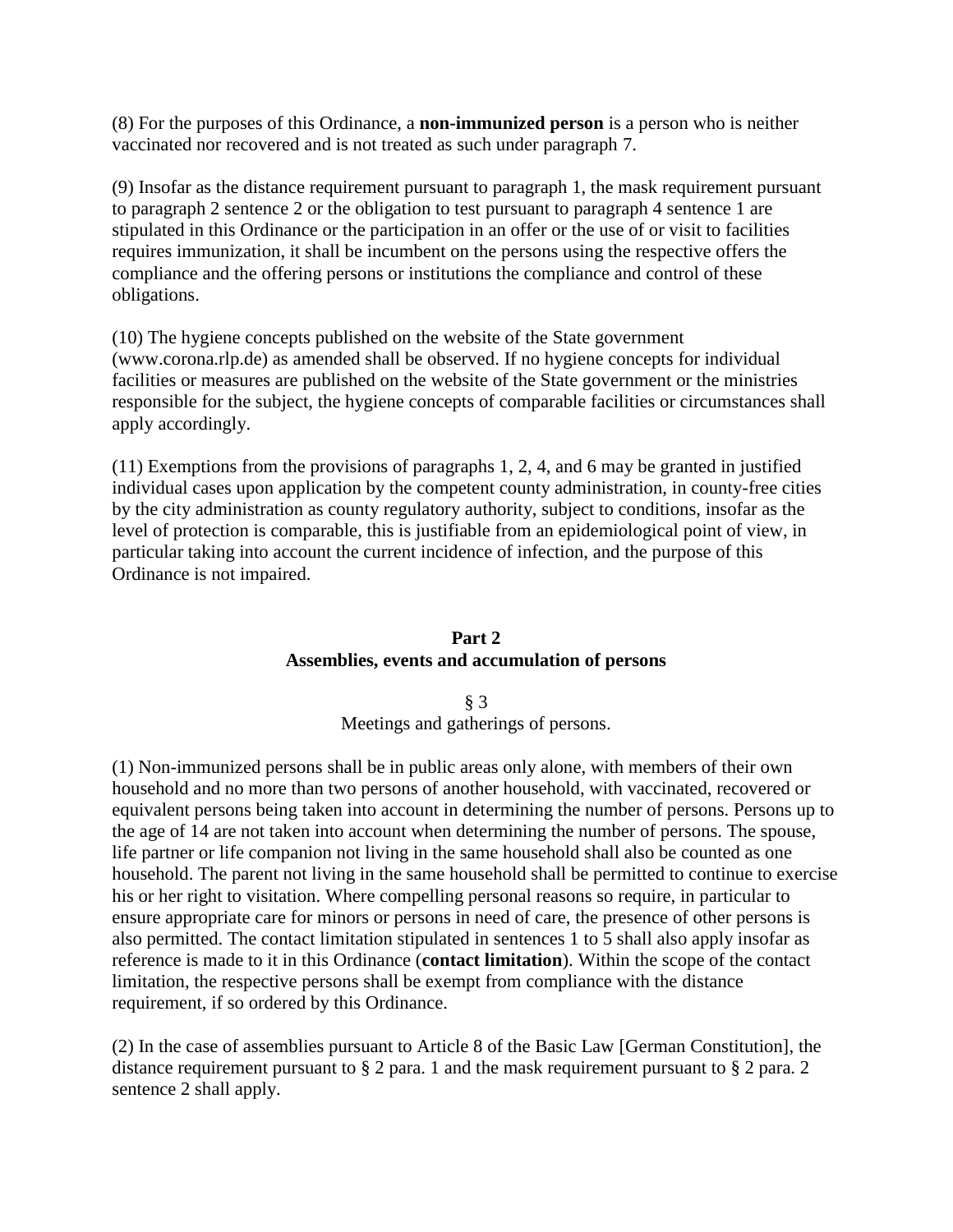(3) At public elections and assemblies intended to serve the preparation and conduct of public elections, in particular constituency conferences and representative assemblies, the distance requirement pursuant to § 2 para. 1 and the mask requirement pursuant to § 2 para. 2 sentence 2 apply.

(4) In the case of meetings of municipal bodies, the obligation to test pursuant to § 2 para. 4 sentence 1 shall apply.

(5) Notwithstanding the right of the State Parliament (Landtag) to organize itself, the distance requirement pursuant to § 2 para. 1 sentence 1 and the mask requirement pursuant to § 2 para. 2 sentence 2 shall apply to visitors to enclosed rooms in public administration establishments.

(6) In institutions serving the administration of justice (including notary offices and law offices) and at meetings of the administration of justice, the distance requirement pursuant to § 2 para. 1 applies in enclosed rooms, subject to § 2 para. 3, and, insofar as the rooms are accessible to the public or in the context of visitor or customer traffic, the mask requirement pursuant to § 2 para. 2 sentence 2 apply. For the buildings of the courts and public prosecutor's offices, the respective competent court or authority management may order that access is only permitted upon presentation of proof of testing pursuant to § 2 para. 4 sentence 1. The provisions of paragraphs 1 and 5, of § 4 shall not apply. Decisions based on the provisions of § 176 and § 180 of the Judicature Act and regulations based on the house-master's authority shall take precedence over sentences 1 to 3.

(7) In the case of assemblies for reasons relevant to examinations as well as for the implementation of selection procedures in degree programs with restricted admissions, the obligation to test pursuant to § 2 para. 4 sentence 1. Compliance with the obligation to test pursuant to sentence 1 shall be monitored on a random basis by means of suitable measures.

(8) In the case of gatherings of persons on the occasion of civil marriage ceremonies the mask requirement pursuant to § 2 para. 2 sentence 2 shall apply to all persons present, with the exception of the persons to be wed. The respective house master's authority remain unaffected.

(9) In the case of gatherings of persons on the occasion of funerals, the mask requirement pursuant to § 2 para. 2 sentence 2 shall apply in enclosed rooms.

(10) The mask requirement pursuant to § 2 para. 2 sentence 2 shall apply when blood donation appointments are held.

(11) At meetings of self-help groups, which

1. belong to a welfare association of the LIGA der Freien Wohlfahrtspflege in Rhineland-Palatinate e.V.,

2. are kept in the databases of the members of the LAG KISS,

3. are member organizations of the Landesarbeitsgemeinschaft Selbsthilfe Behinderter Rheinland-Pfalz e. V. or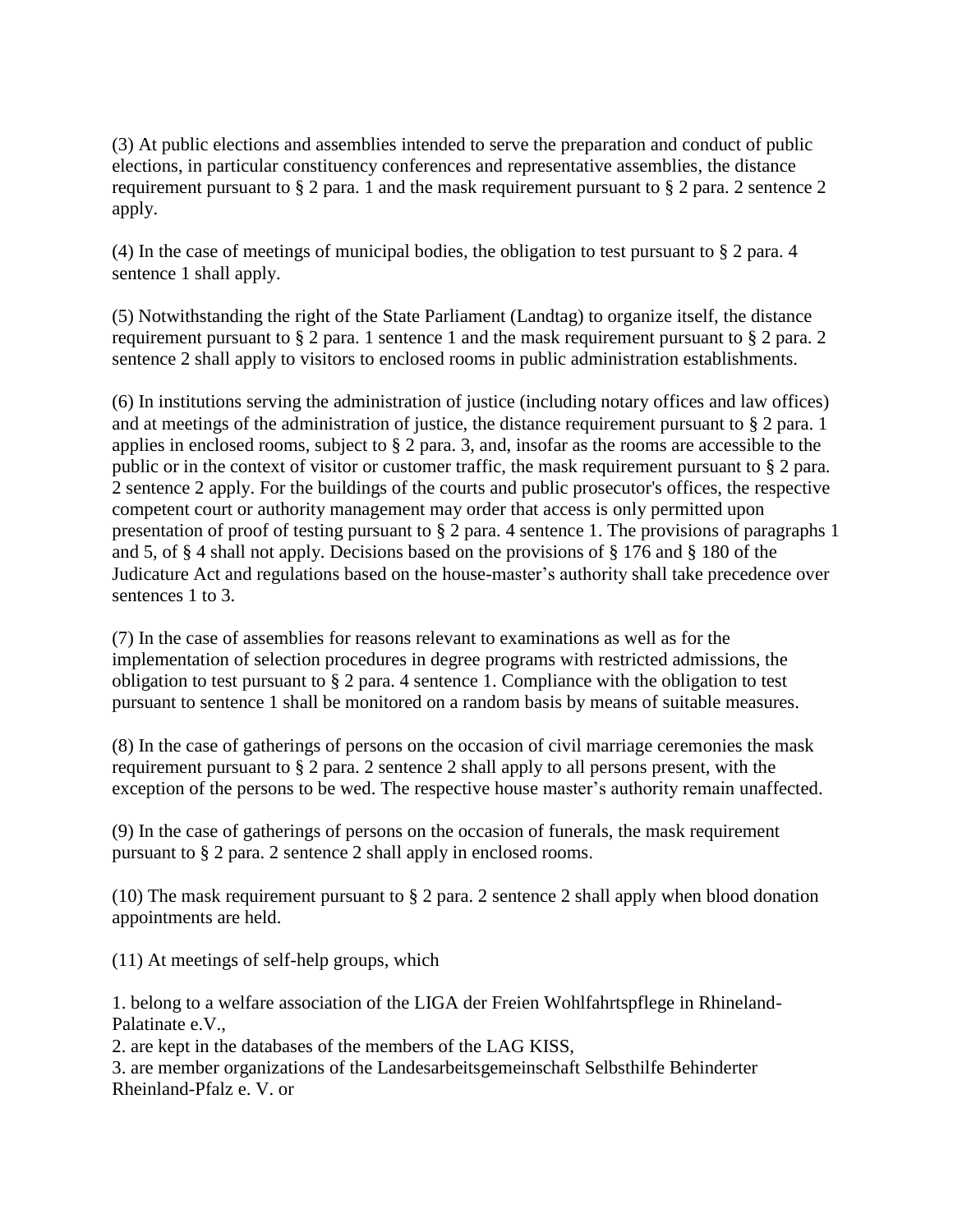4. are organizations of persons with disabilities pursuant to § 3 para. 5 of the Land Inclusion Act of 17 December 2020 (GVBl. p. 719, BS 87-1), as amended,

and serve to cope with a situation of psychological stress, to cope with one's own illness or the illness of a relative, the obligation to test pursuant to § 2 para. 4 sentence 1 shall apply.

#### § 4 Events

(1) For Events with up to 2,000 spectators or participants, the obligation to test pursuant to § 2 para. 4 sentence 1. For indoor events with more 250 spectators or participants, who do not occupy fixed seats for the majority of the event, the mask requirement pursuant to § 2 para. 2 sentence 2 shall apply. The mask requirement does not apply for the duration of occupying a fixed seat or when consuming food and beverages.

(2) Only vaccinated, recovered or equivalent persons shall participate in events in enclosed rooms with more than 2,000 spectators or participants. In addition, minors who are nor vaccinated, recovered or equivalent persons can also participate, provided that they have a test certificate pursuant to § 2 para. 4 sentence 1. The permitted number of spectators or participants is no more than 60 percent of the available seat capacity, but shall not exceed a total of 6,000 persons. The mask requirement pursuant to § 2 para. 2 sentence 2 shall apply.

(3) In clubs, discotheques or similar establishment, access is only permitted to visitors who have been vaccinated, have recovered or are equivalent to such persons. The obligation to test pursuant to § 2 para. 4 sentence 1 shall apply; this also applies to vaccinated, recovered or equivalent persons of full age which fall within the scope of § 6 para. 2 No. 1 SchAusnahmVO. Paragraph 1 sentences s 2 and 3 do not apply.

(4) Only vaccinated, recovered or equivalent persons shall participate in outdoor events with more than 2,000 spectators or participants. Additionally, minors who are nor vaccinated, recovered or equivalent persons can also participate, provided that they have a test certificate pursuant to § 2 para. 4 sentence 1. The permitted number of spectators or participants is no more than 75 percent of the available seat capacity, but shall not exceed a total of 25,000 persons.

(5) Exemptions from the provisions of paragraphs 1 and 2 to 4 may be granted in individual cases upon application by the competent county administration, in county-free cities by the city administration as county regulatory authority in cooperation with the public health office, subject to conditions, insofar as the level of protection is comparable, this is justifiable from an epidemiological point of view, in particular taking into account the current incidence of infection, and the purpose of this Ordinance is not impaired.

# **Part 3 Worship**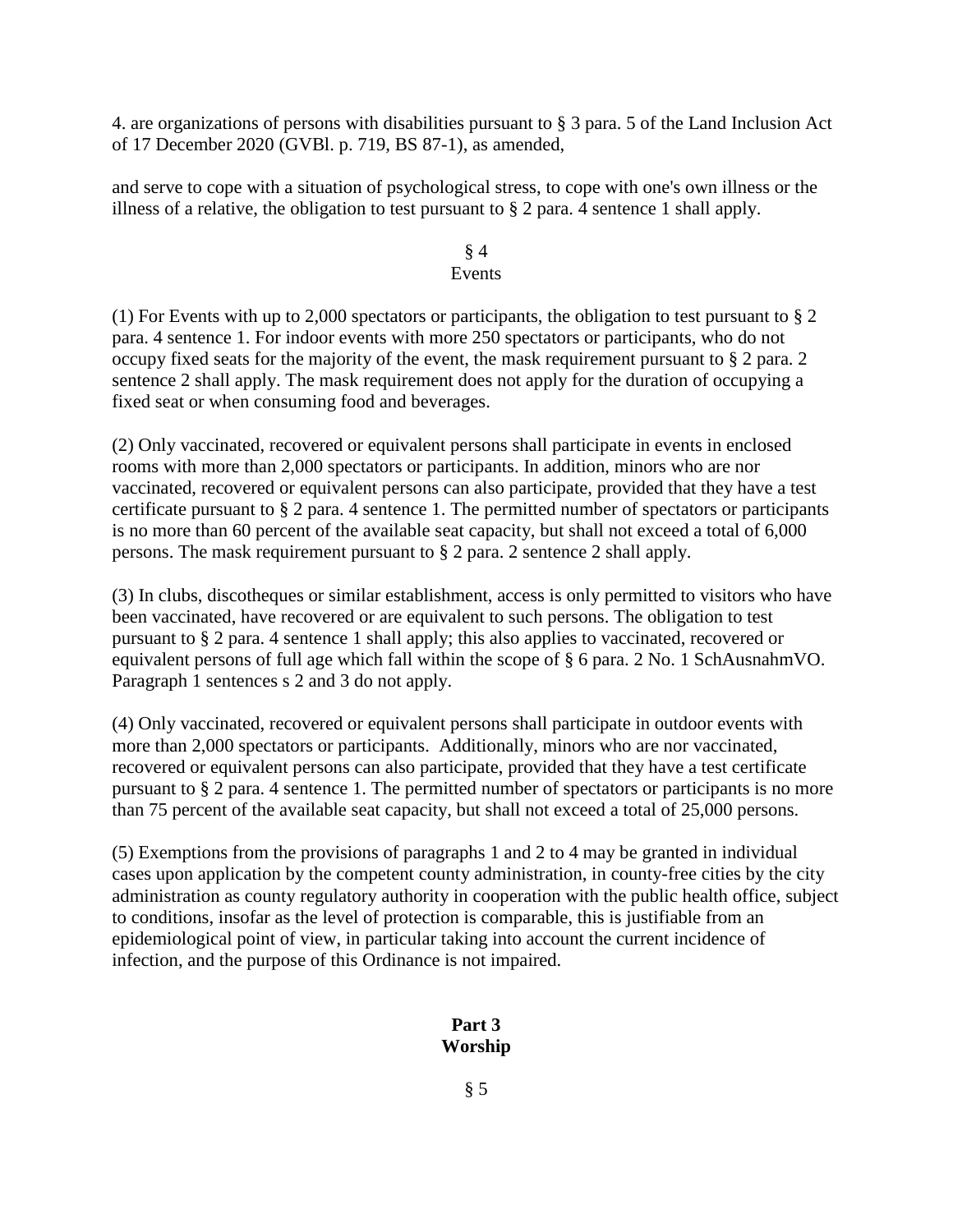(1) The distance requirement pursuant to § 2 para. 1 and the mask requirement pursuant to § 2 para. 2 sentence 2 apply to events held in enclosed rooms of religious communities or congregations of faith, such as church services or meetings that are required for self-organization or legislation and events or lessons in preparation for communion, confirmation, or similar occasions. The distance requirement can be maintained by a free seat between each seat within a row and in front of and behind each seat. Exempt from the mask requirement are clergypersons as well as lecturers, prayer leaders, cantors, pre-singers, and musicians.

(2) Notwithstanding paragraph 1, events of religious communities or congregations of faith in enclosed rooms can also take place in accordance with the provisions of § 4 para. 1.

# **Part 4 Economy**

§ 6 Commercial facilities

In commercial facilities, the distance requirement pursuant to  $\S 2$  para. 1 and the mask requirement pursuant to § 2 para. 2 sentence 2 apply in enclosed rooms, whereby the wearing of an FFP2 mask or a mask of a comparable standard is recommended.

# § 7 Service and craft businesses

(1) For persons subject to the provisions of § 28b para. 1 and 2 IfSG because they are selfemployed and do not have any employees, the obligation to test pursuant to § 2 para. 4 sentence 1, applies insofar as physical contact with third parties cannot be ruled out in the course of the self-employed activity.

(2) In the context of the activities of service and craft businesses, the distance requirement pursuant to § 2 para. 1 and the mask requirement pursuant to § 2 para. 2 sentence 2 apply to customers in enclosed rooms.

(3) In the case of providing bodily-related services, the following apply:

1. the mask requirement pursuant to § 2 para. 2 sentence 2 with the exception of rehabilitation sports and functional training; the mask requirement does not apply if a mask cannot be worn due to the nature of the service;

2. for customers the obligation to test pursuant to § 2 para. 4 sentence 1 with the exception of rehabilitation sport and functional training and services provided for medical reasons.

(4) In health care facilities the mask requirement pursuant to § 2 para. 2 sentence 2 applies in waiting situations together with other persons.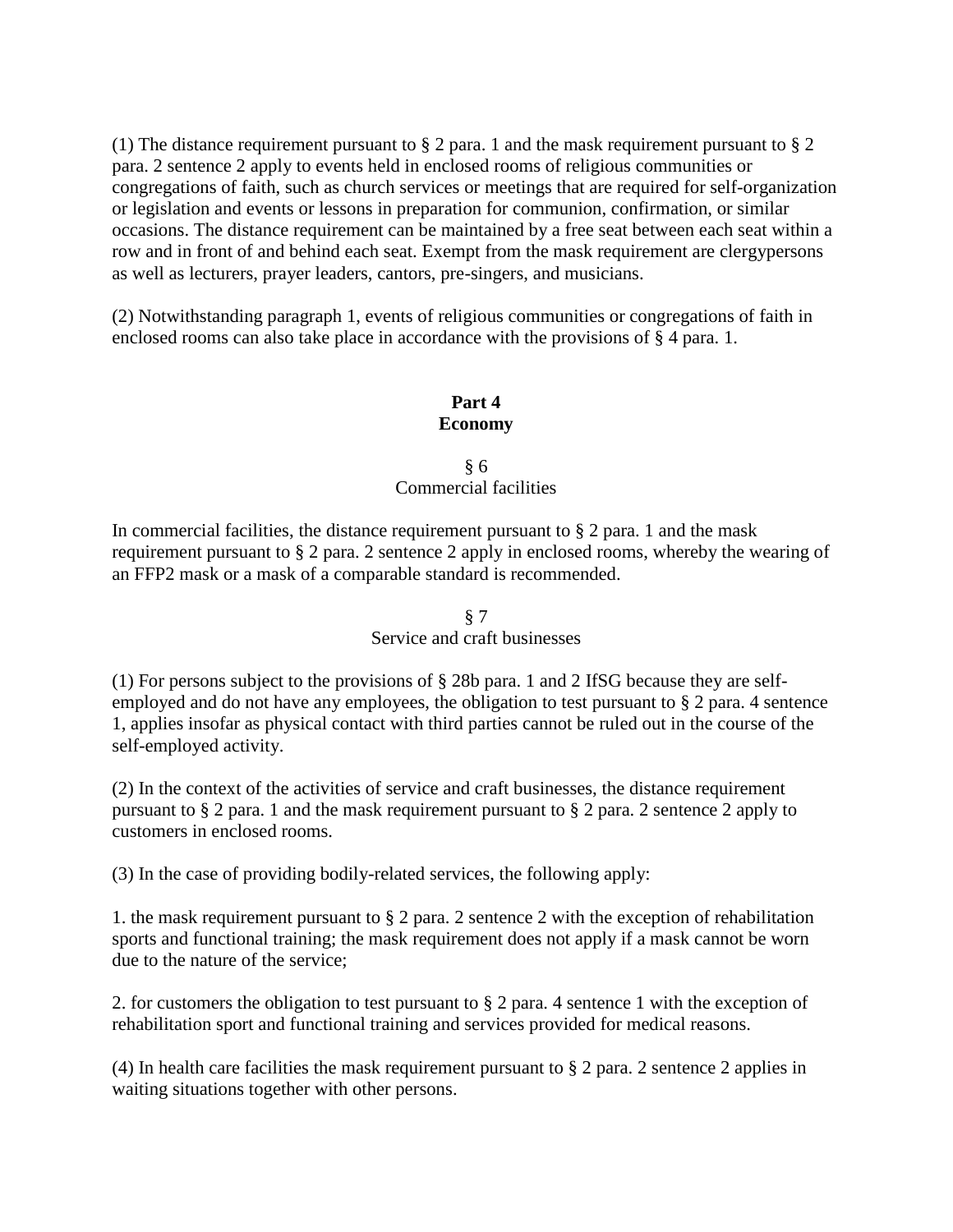(5) The provision of present sexual services is only permitted in compliance with the Hygiene Concept for Sexual Services, which is published on the State government's website (www.corona.rlp.de). The following applies:

1. the obligation to test pursuant to § 2 para. 4 sentence 1; and

2. the obligation of the operator to draw up and display an individual protection and hygiene concept shall apply, which shall be submitted to the competent authority on request.

# § 8 Catering trade

The obligation to test pursuant to  $\S 2$  para. 4 sentence 1 applies in catering establishments. In pick-up situations, the mas requirement pursuant to § 2 para. 2 sentence 2 applies instead of the obligation to test. In school canteens, proof of testing is not required for students.

> § 9 Hotel industry, accommodation establishments

(1) The obligation to test pursuant to § 2 para. 4 sentence 1 applies in

1. hotels, hotel garni, guesthouses, inns, and similar facilities

2. hostels, recreation, holiday and training homes, holiday centers, and similar facilities.

In case of stays for several days, a new test shall be carried out every 72 hours, calculated from the time of the last test.

(2) The provisions in § 8 shall apply to gastronomic offers of the facility mutatis mutandis with the proviso that for guests of establishments referred to in paragraph 1, the obligation to test is determined in accordance with paragraph 1. For offers of sports and leisure activities, the use of a sauna, wellness and cosmetic offers as well as group offers of a recreational nature, the other provisions of this ordinance apply accordingly, with the proviso that for guests of facilities the obligation to test pursuant to paragraph 1 shall be determined in accordance with paragraph 1.

# § 10

# Coach and ship travel

In case of travel by coach or ship, the obligation to test pursuant to § 2 para. 4sentence 1 shall apply. In the case of journeys lasting several days, a re-testing has to be carried out every 72 hours, calculated from the time of the last test. The provisions of § 8 shall apply accordingly to catering services.

# **Part 5 Sports and Leisure Time**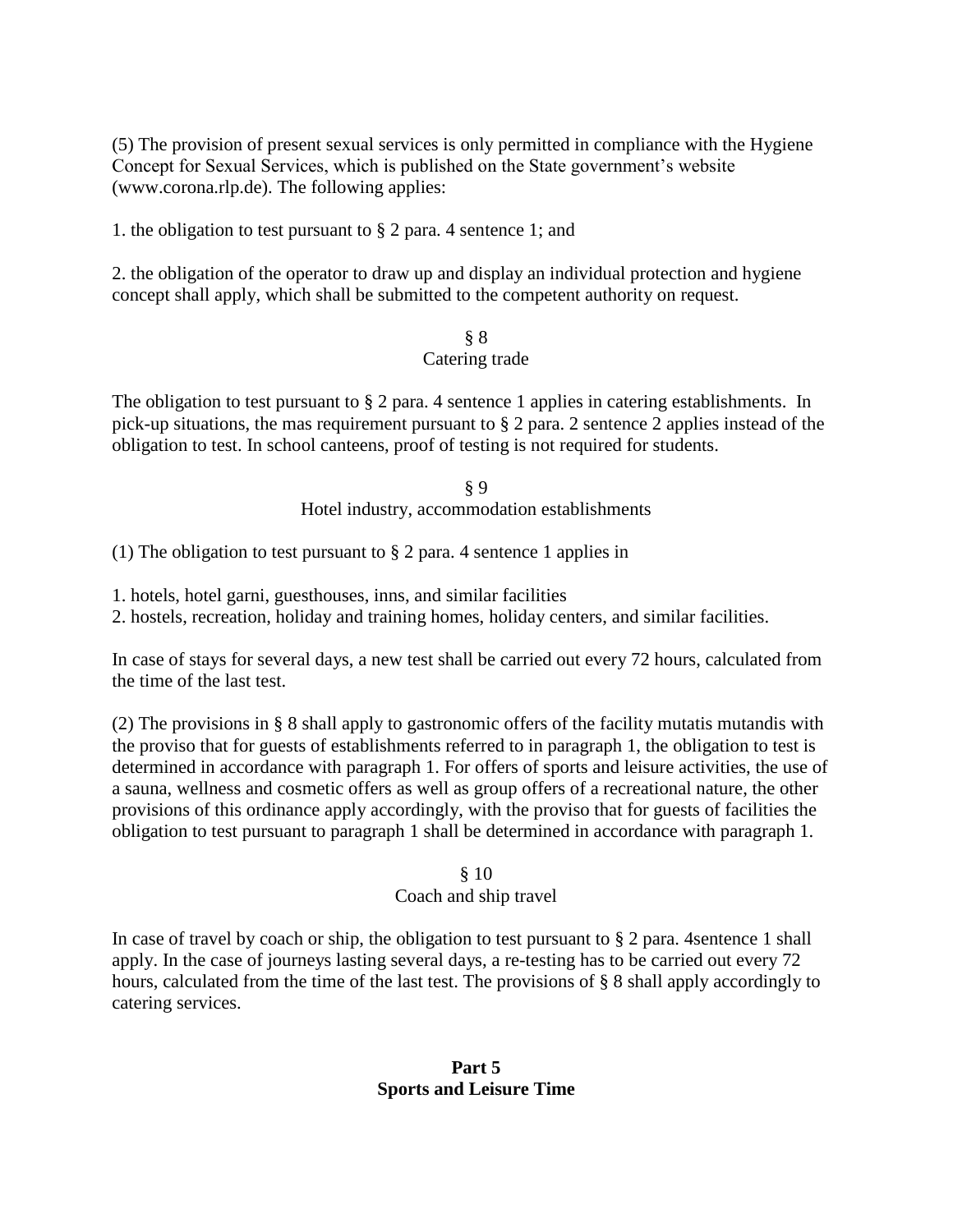# § 11

# Sports

(1) In amateur and recreational sports, the obligation to test pursuant to  $\S 2$  para. 4 sentence 1 applies in all public and private covered and uncovered sports facilities (**indoors and outdoors**).

(2) Indoors in swimming and fun pools, thermal baths, and saunas the obligation to test pursuant to § 2 para. 4 sentence 1 applies. A hygiene concept, which in particular also contains regulations on the use of changing rooms, showers and similar common areas concerning the permissible number of visitors, has to be kept in place. The control of the hygiene concepts is the responsibility of the responsible county administration, in county-free cities by the city administration as a county regulatory authority.

(3) When hosting events in amateur and leisure sports as well as in professional and top-class sports, spectators are permitted in accordance with § 4.

### § 12 Leisure Time

(1) The obligation to test pursuant to § 2 para. 4 sentence 1 applies in

1. amusement parks, climbing centers, miniature golf courses, and similar facilities

2. gambling hall, casinos, betting agencies and similar facilities, as well as

3. zoological gardens, zoos, botanical gardens and similar facilities.

# **Part 6 Education and Culture**

§ 13 Schools, State study seminars for teaching posts

[not translated]

# § 14 Child day care facilities, Child day care

[not translated]

§ 15

Universities, extracurricular education, training and further education

(1) Participation in enclosed classroom teaching at universities requires proof of testing for students and teachers pursuant to § 2 para. 4 sentence 1 for those not within the scope of § 28b para. 1 IfSG, subject to the proviso that a test pursuant to § 2 No. 7 letter (a) SchAusnahmV is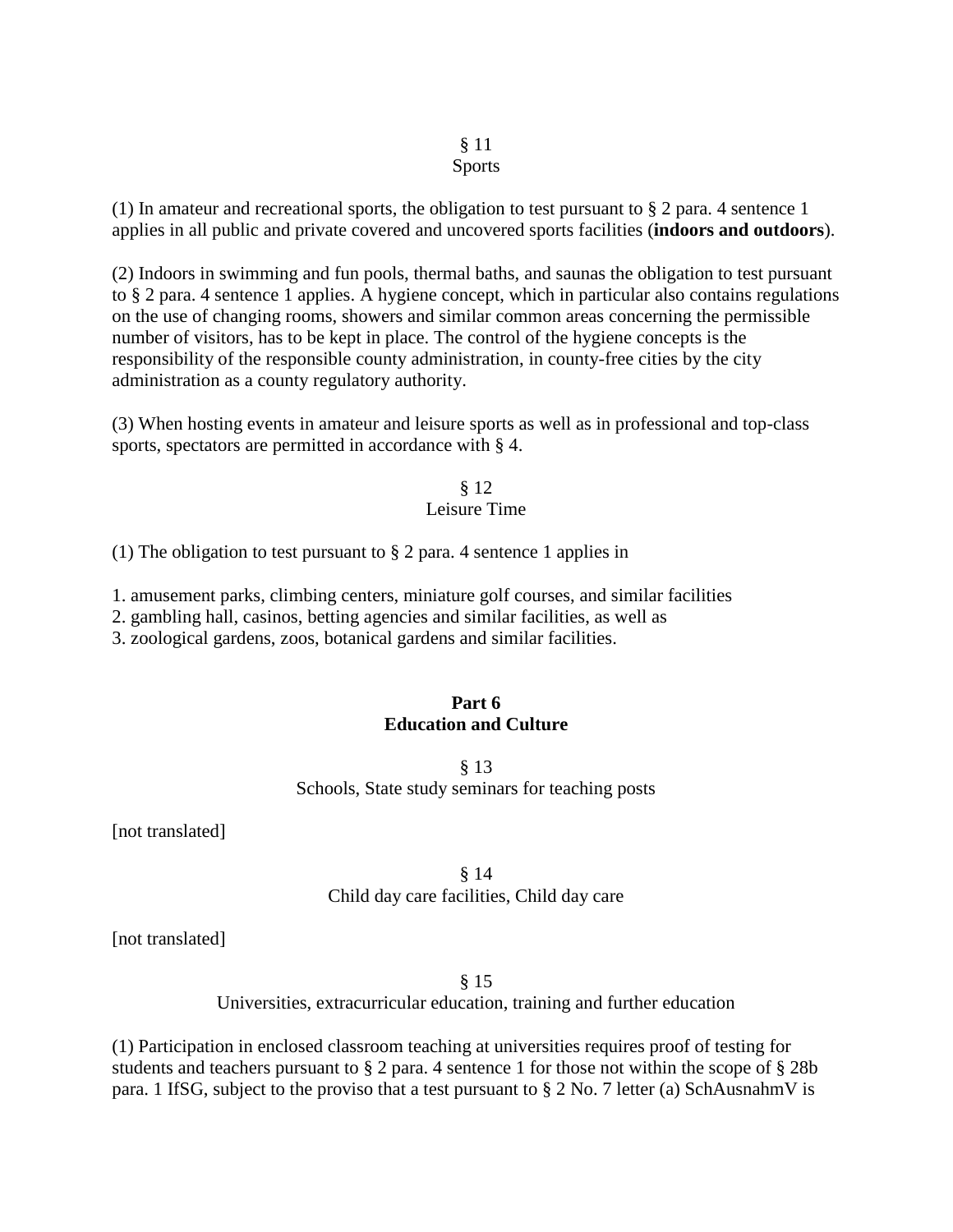not permitted. Proof of testing has to be submitted upon request. In addition, the universities may impose the mask requirement pursuant to § 2para. 2 sentence 2 in courses. Compliance with the provisions of sentences 1 to 3 shall be monitored on a random basis by means of suitable measures.

(2) In the case of educational programs offered in public or private institutions, the following apply to all participants in enclosed rooms:

1. the mask requirement pursuant to § 2 para. 2 sentence 2, or

2. the obligation to test pursuant to § 2 para. 4 sentence 1.

§ 11 shall apply mutatis mutandis to sports and exercise programs offered in public and private facilities outside of general education and vocational schools.

(3) Paragraph 2 also apply to appropriate educational opportunities for individuals in enclosed rooms and to measures taken by service providers to provide employment integration benefits in accordance with Title Two of the Social Code or measures of active employment promotion according to Title Three of the Social Code, in addition to labor market policy projects, supported by national funds or funds of European Social Fund.

(4) Offers of child and youth work, youth social work, and cultural pedagogic are permitted in compliance with the hygiene concept for facilities and services for child and youth work, youth social work, and cultural pedagogic, which is published on the website of the state government (www.corona.rlp.de). Indoors the mask requirement pursuant to § 2 para. 2 sentence 2 applies in general. For offers lasting several days with and without overnight stays, the obligation to test applies in accordance with the hygiene concept mentioned in sentence 1.

(5) the obligation to test pursuant to § 2 para. 4 sentence 1 applies to extracurricular music and art lessons.

#### § 16 Culture

# (1) The obligation to test pursuant to § 2 para. 4 sentence 1 applies to the operation of public and commercial cultural institutions, in particular

- 1. cinemas, theaters, concert halls, cabarets, and similar facilities
- 2. circuses and similar facilities.
- 3. museums, exhibitions, libraries, memorials, and similar institutions

(2) The rehearsal and performance of grassroots and amateur culture is subject to the obligation to test pursuant to § 2 para. 4 sentence 1

(3) At performances of the grassroots and amateur culture spectators are permitted in compliance with  $§$  4.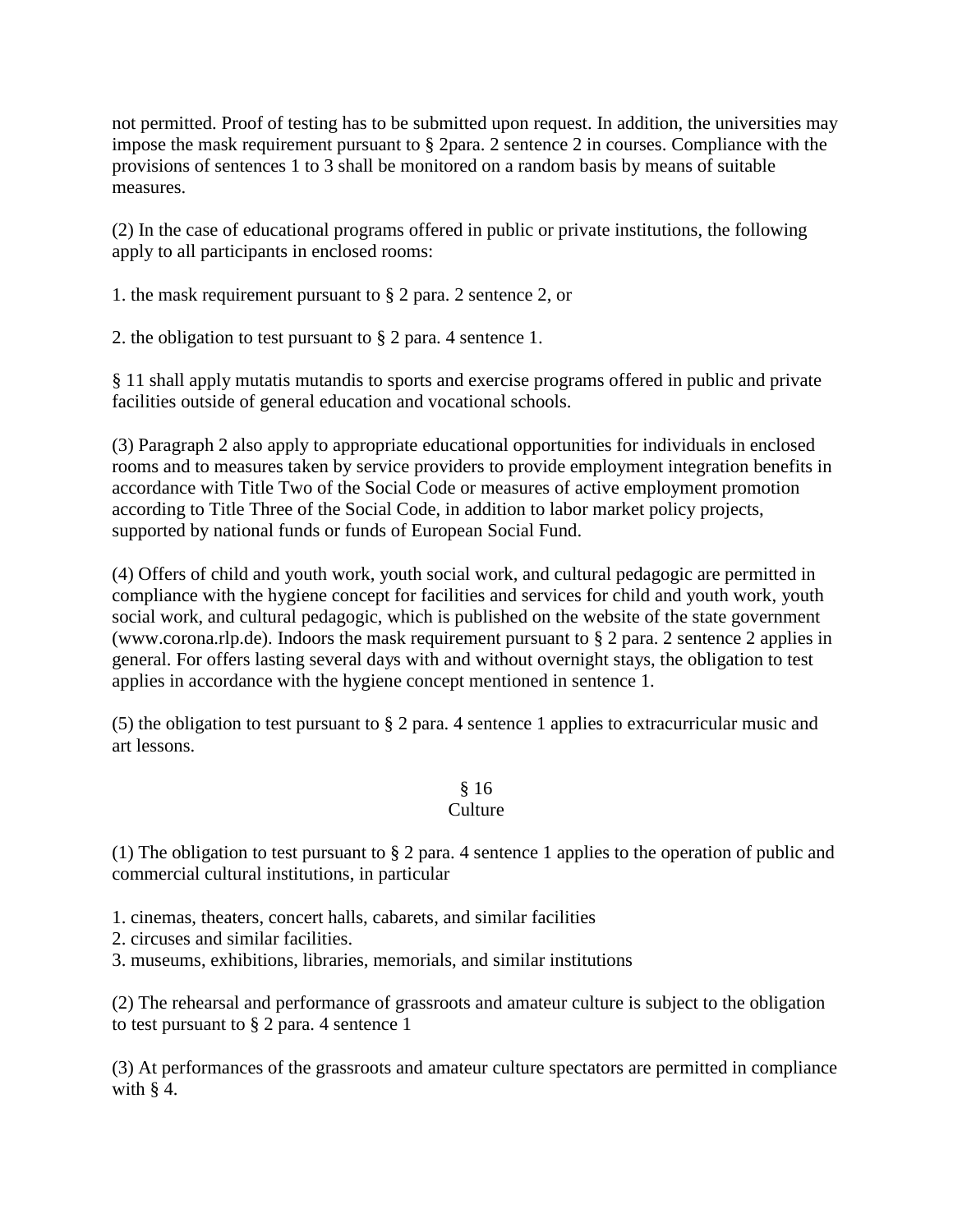# **Part 7 Hospitals and similar Institutions**

§ 17 Visiting and access arrangements for special institutions

[not translated]

§ 18 Hospitals

[not translated]

§ 19 Registration of treatment capacities

[not translated]

# **Part 8 Reception centers for asylum seekers, exemptions from the obligation to isolate and grouprelated measures**

§ 20 State reception centers for asylum seekers

[not translated]

§ 21 Exceptions from the obligation to isolate entry-ins and from the obligation to provide proof.

(1) Requests for exemption from the obligation to isolate pursuant to § 6 para. 2 sentence 1 No. 2 of the Corona Entry Ordinance are deemed to have been submitted and approved

1. for persons who have been in a risk area for less than 72 hours,

2. for persons who live in a common household with the persons designated in § 6 para. 1 sentence 1 Nos. 3, 4, 7, 10 and 11 of the Corona Entry Ordinance and who enter together with them

3. for persons who are not cross-border commuters pursuant to § 2 No. 11 lit. a Corona Entry Ordinance only because they do not return to their place of residence at least once a week, but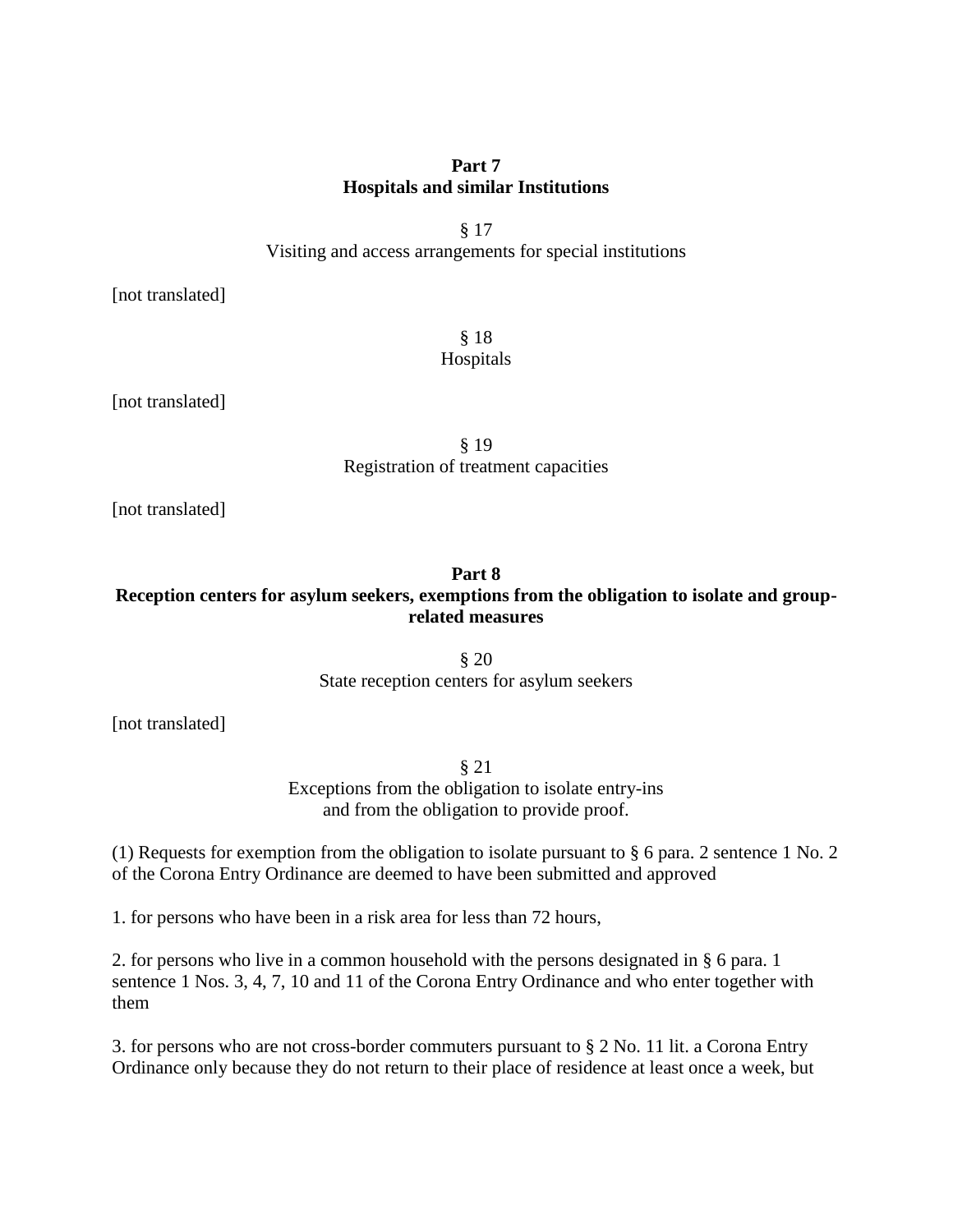otherwise meet the conditions specified therein and transport persons, goods or merchandise by land, water, or air across borders for professional reasons.

Applications for exemption from the obligation under § 4 para. 2 sentence 3 half-sentence 1 Corona Entry Ordinance, according to which in the case of the transmission of a test proof the underlying test has to have taken place at the earliest five days after entry, are deemed submitted and approved for persons who live in a common household with the persons named in § 6 para. 2 sentence 1 No. 1 lit. a to c Corona Entry Ordinance and enter together with them.

(2) Applications for exemption from the obligation to provide proof pursuant to § 6 para. 3 No. 1 letter b Corona Entry Ordinance shall be deemed to have been submitted and approved for persons who have been for less than 72 hours in an area outside the Federal Republic of Germany.

(3) Paragraphs 1 and 2 do not apply to persons who have been in an area classified as a virus variant area pursuant to § 2 No. 3a of the Corona Entry Ordinance at any time in the 10 days prior to entry.

> § 22 Group-related Measures

In the case of special group-related work and accommodation situations, in particular seasonal workers who work and live in groups or who travel for the purpose of taking up an activity in a group, the employer has to notify the competent authority before work commences. The employer shall take and document special occupational hygiene measures and arrangements for contact avoidance outside the working group based on the relevant technical standards, in particular in accordance with the competent professional association. The competent authority shall verify compliance. Rooms shall only be occupied with a maximum of half the usual occupancy capacity; this restriction does not apply to families and vaccinated, recovered or equivalent persons.

# **Part 9 General Decrees**

# § 23 General Decrees

(1) General Orders of the county administrations, in district-free cities of the city administration as county regulatory authorities for the control of the Coronavirus SARS-VoV2 in accordance with the Infection Prevention and Control Act are to be issued in agreement with the competent Ministry dealing with health matters. If the general decrees pursuant to sentence 1 also contain provisions concerning schools or day-care centers, these shall be agreed in advance with the competent supervisory authorities.

(2) Paragraph 1 sentence 1 does not apply to